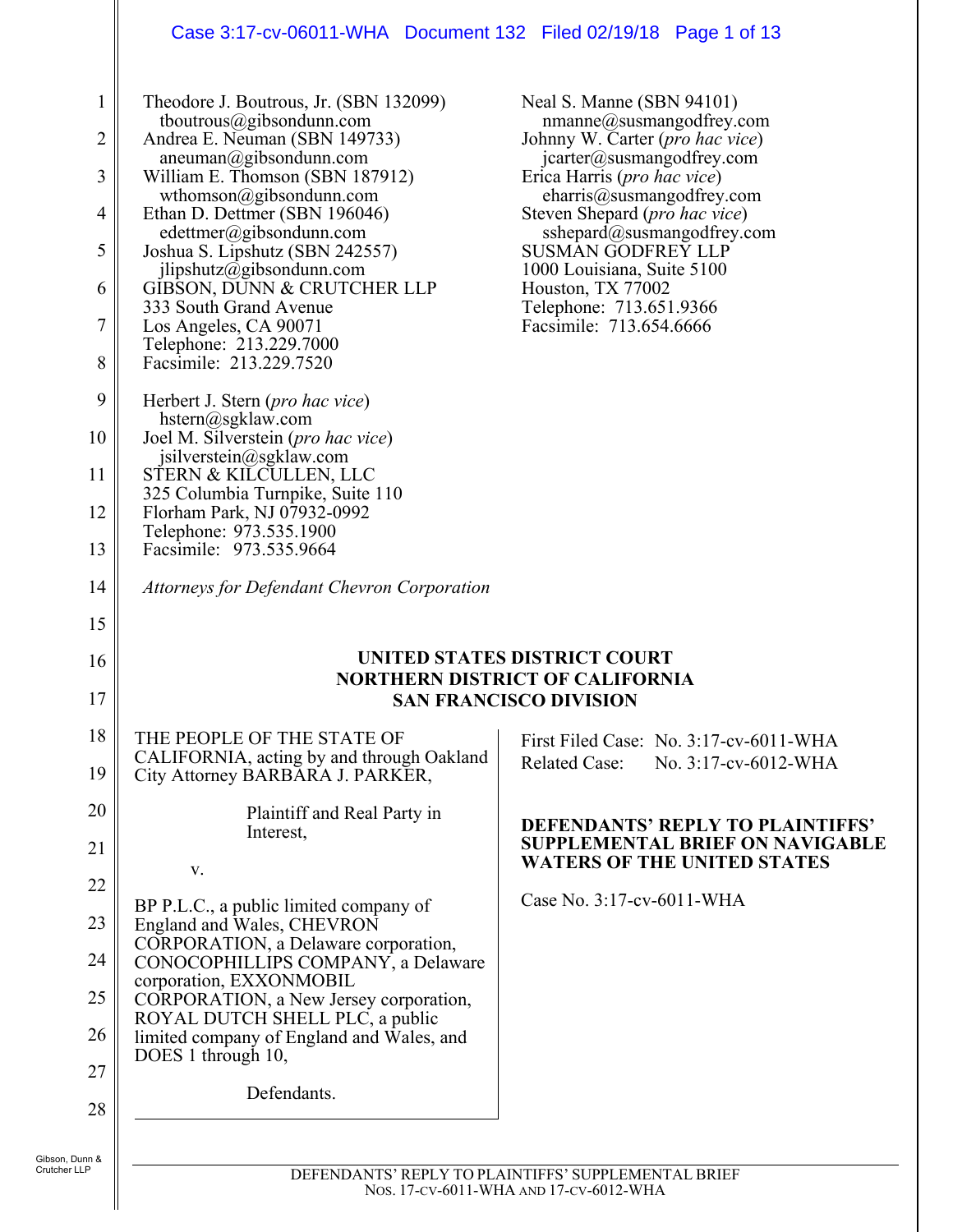|                                | Case 3:17-cv-06011-WHA  Document 132  Filed 02/19/18  Page 2 of 13                                                                                                                                                                                         |                                                                                               |
|--------------------------------|------------------------------------------------------------------------------------------------------------------------------------------------------------------------------------------------------------------------------------------------------------|-----------------------------------------------------------------------------------------------|
| $\mathbf 1$<br>$\overline{2}$  | THE PEOPLE OF THE STATE OF<br>CALIFORNIA, acting by and through the San<br>Francisco City Attorney DENNIS J.<br>HERRERA,                                                                                                                                   | Case No. 3:17-cv-6012-WHA                                                                     |
| 3                              | Plaintiff and Real Party in                                                                                                                                                                                                                                |                                                                                               |
| $\overline{4}$                 | Interest,                                                                                                                                                                                                                                                  |                                                                                               |
| 5                              | V.                                                                                                                                                                                                                                                         |                                                                                               |
| 6<br>7<br>8<br>9               | BP P.L.C., a public limited company of<br>England and Wales, CHEVRON<br>CORPORATION, a Delaware corporation,<br>CONOCOPHILLIPS COMPANY, a Delaware<br>corporation, EXXONMOBIL<br>CORPORATION, a New Jersey corporation,<br>ROYAL DUTCH SHELL PLC, a public |                                                                                               |
| 10                             | limited company of England and Wales, and<br>DOES 1 through 10,                                                                                                                                                                                            |                                                                                               |
| 11                             | Defendants.                                                                                                                                                                                                                                                |                                                                                               |
| 12                             |                                                                                                                                                                                                                                                            |                                                                                               |
| 13                             |                                                                                                                                                                                                                                                            |                                                                                               |
| 14                             | [Additional Counsel Listed on Signature Page]                                                                                                                                                                                                              |                                                                                               |
| 15                             |                                                                                                                                                                                                                                                            |                                                                                               |
| 16                             |                                                                                                                                                                                                                                                            |                                                                                               |
| $17\,$                         |                                                                                                                                                                                                                                                            |                                                                                               |
| 18                             |                                                                                                                                                                                                                                                            |                                                                                               |
| 19                             |                                                                                                                                                                                                                                                            |                                                                                               |
| 20                             |                                                                                                                                                                                                                                                            |                                                                                               |
| 21                             |                                                                                                                                                                                                                                                            |                                                                                               |
| 22                             |                                                                                                                                                                                                                                                            |                                                                                               |
| 23                             |                                                                                                                                                                                                                                                            |                                                                                               |
| 24                             |                                                                                                                                                                                                                                                            |                                                                                               |
| 25                             |                                                                                                                                                                                                                                                            |                                                                                               |
| 26                             |                                                                                                                                                                                                                                                            |                                                                                               |
| 27                             |                                                                                                                                                                                                                                                            |                                                                                               |
| 28                             |                                                                                                                                                                                                                                                            |                                                                                               |
| Gibson, Dunn &<br>Crutcher LLP |                                                                                                                                                                                                                                                            | DEFENDANTS' REPLY TO PLAINTIFFS' SUPPLEMENTAL BRIEF<br>Nos. 17-CV-6011-WHA AND 17-CV-6012-WHA |
|                                |                                                                                                                                                                                                                                                            |                                                                                               |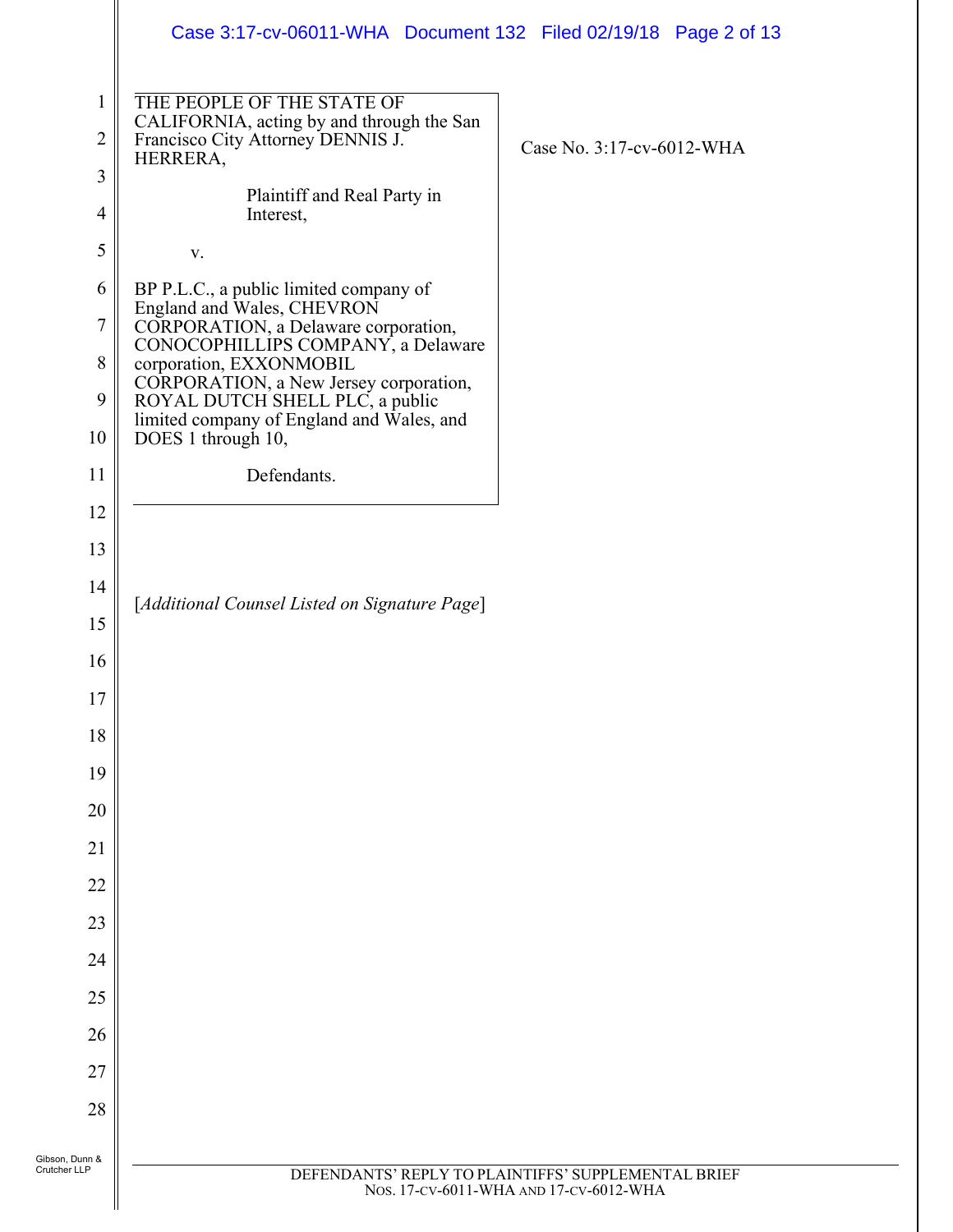|                                | Case 3:17-cv-06011-WHA  Document 132  Filed 02/19/18  Page 3 of 13                                                                                   |      |
|--------------------------------|------------------------------------------------------------------------------------------------------------------------------------------------------|------|
| 1                              | <b>TABLE OF CONTENTS</b>                                                                                                                             |      |
| $\overline{c}$                 |                                                                                                                                                      | Page |
| 3<br>4                         | The Court Need Not Address Plaintiffs' Admiralty Jurisdiction Arguments<br>A.<br>Because There Are Numerous Other Grounds for Finding Jurisdiction 1 |      |
| 5                              | The Court May Consider All Arguments Raised in Plaintiffs' Supplemental<br><b>B.</b>                                                                 |      |
| 6                              | C.                                                                                                                                                   |      |
| $\overline{7}$                 | The "Saving to Suitors" Clause Does Not Preclude Federal Jurisdiction 4<br>D.                                                                        |      |
| 8                              |                                                                                                                                                      |      |
| 9                              |                                                                                                                                                      |      |
| 10                             |                                                                                                                                                      |      |
| 11                             |                                                                                                                                                      |      |
| 12                             |                                                                                                                                                      |      |
| 13                             |                                                                                                                                                      |      |
| 14                             |                                                                                                                                                      |      |
| 15                             |                                                                                                                                                      |      |
| 16                             |                                                                                                                                                      |      |
| 17                             |                                                                                                                                                      |      |
| 18                             |                                                                                                                                                      |      |
| 19                             |                                                                                                                                                      |      |
| 20                             |                                                                                                                                                      |      |
| 21                             |                                                                                                                                                      |      |
| 22                             |                                                                                                                                                      |      |
| 23                             |                                                                                                                                                      |      |
| 24                             |                                                                                                                                                      |      |
| 25                             |                                                                                                                                                      |      |
| 26                             |                                                                                                                                                      |      |
| 27                             |                                                                                                                                                      |      |
| 28                             |                                                                                                                                                      |      |
| Gibson, Dunn &<br>Crutcher LLP | $\mathbf{1}$<br>DEFENDANTS' REPLY TO PLAINTIFFS' SUPPLEMENTAL BRIEF<br>Nos. 17-CV-6011-WHA AND 17-CV-6012-WHA                                        |      |
|                                |                                                                                                                                                      |      |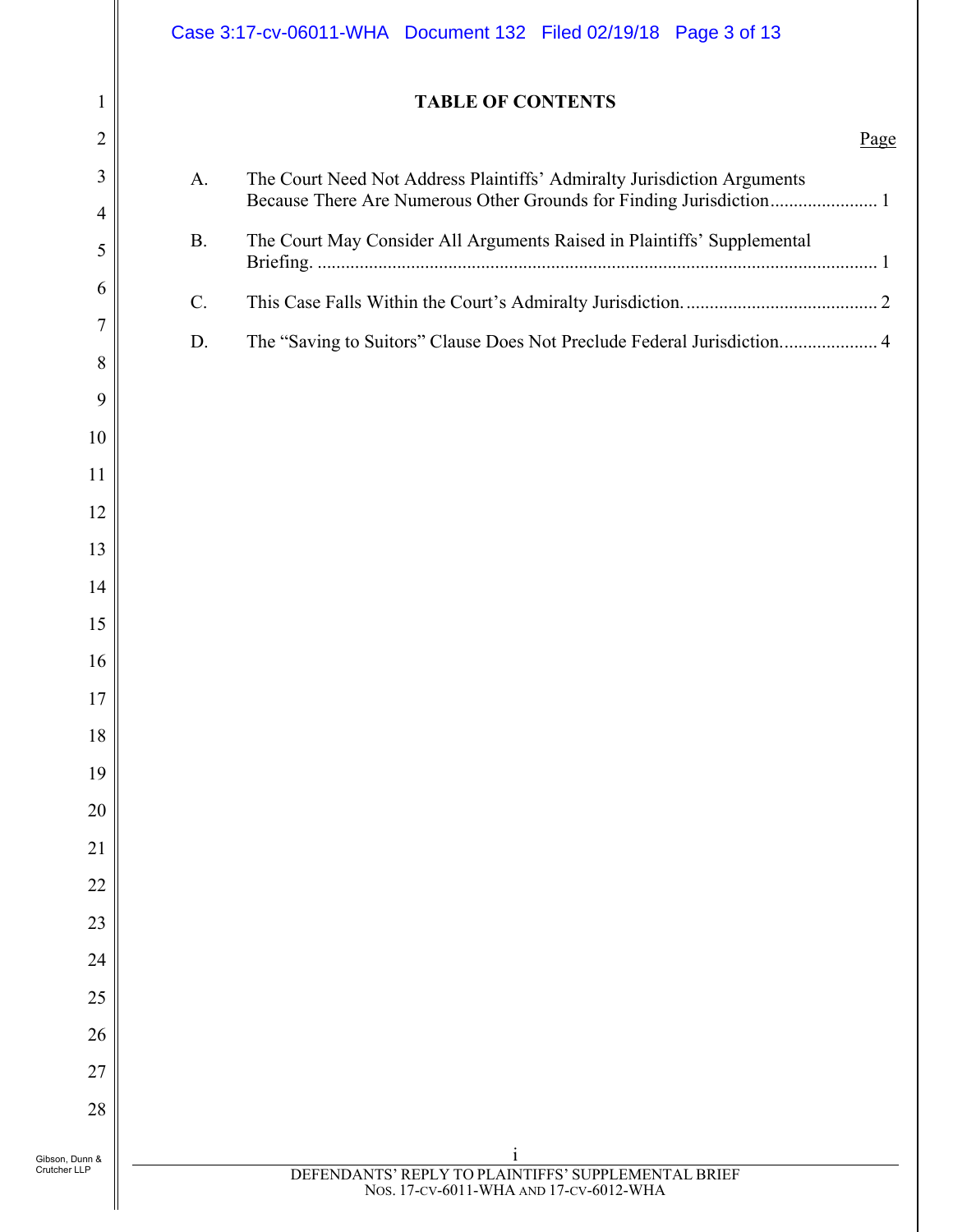# Case 3:17-cv-06011-WHA Document 132 Filed 02/19/18 Page 4 of 13

## **TABLE OF AUTHORITIES**

| $\overline{2}$      | Page(s)<br>Cases                                                                                        |
|---------------------|---------------------------------------------------------------------------------------------------------|
| 3<br>$\overline{4}$ | Blue v. Craig,                                                                                          |
| 5                   | Day v. McDonough,                                                                                       |
| 6                   | Emeldi v. Univ. of Or.,                                                                                 |
| 7                   |                                                                                                         |
| 8<br>9              | Herb's Welding, Inc. v. Gray,                                                                           |
| 10                  | Jerome B. Grubart, Inc. v. Great Lakes Dredge & Dock Co.,                                               |
| 11                  | In re Katrina Canal Breaches Litig.,                                                                    |
| 12<br>13            | Lu Junhong v. Boeing Co.,                                                                               |
| 14                  | Red Shield Ins. Co. v. Barnhill Marina & Boatyard, Inc.,                                                |
| 15<br>16            | Rodrigue v. Aetna Cas. & Sur. Co.,                                                                      |
| 17                  | Taghadomi v. United States,                                                                             |
| 18<br>19            | Tenn. Gas Pipelines v. Hous. Cas. Ins. Co.,                                                             |
| 20                  | United States v. Chavez-Vernaza,                                                                        |
| 21<br>22            | United States v. Salman,                                                                                |
| 23                  | Visendi v. Bank of Am., N.A.,                                                                           |
| 24<br>25            | Wood v. Milyard,                                                                                        |
| 26                  | <b>Statutes</b>                                                                                         |
| 27                  |                                                                                                         |
| 28                  |                                                                                                         |
| n &                 | $\begin{tabular}{c} \underline{ii}\\ DEFENDANTS' REPLY TO PLAINTIFFS' SUPPLEMENTAL BRIEF \end{tabular}$ |
|                     | Nos. 17-CV-6011-WHA AND 17-CV-6012-WHA                                                                  |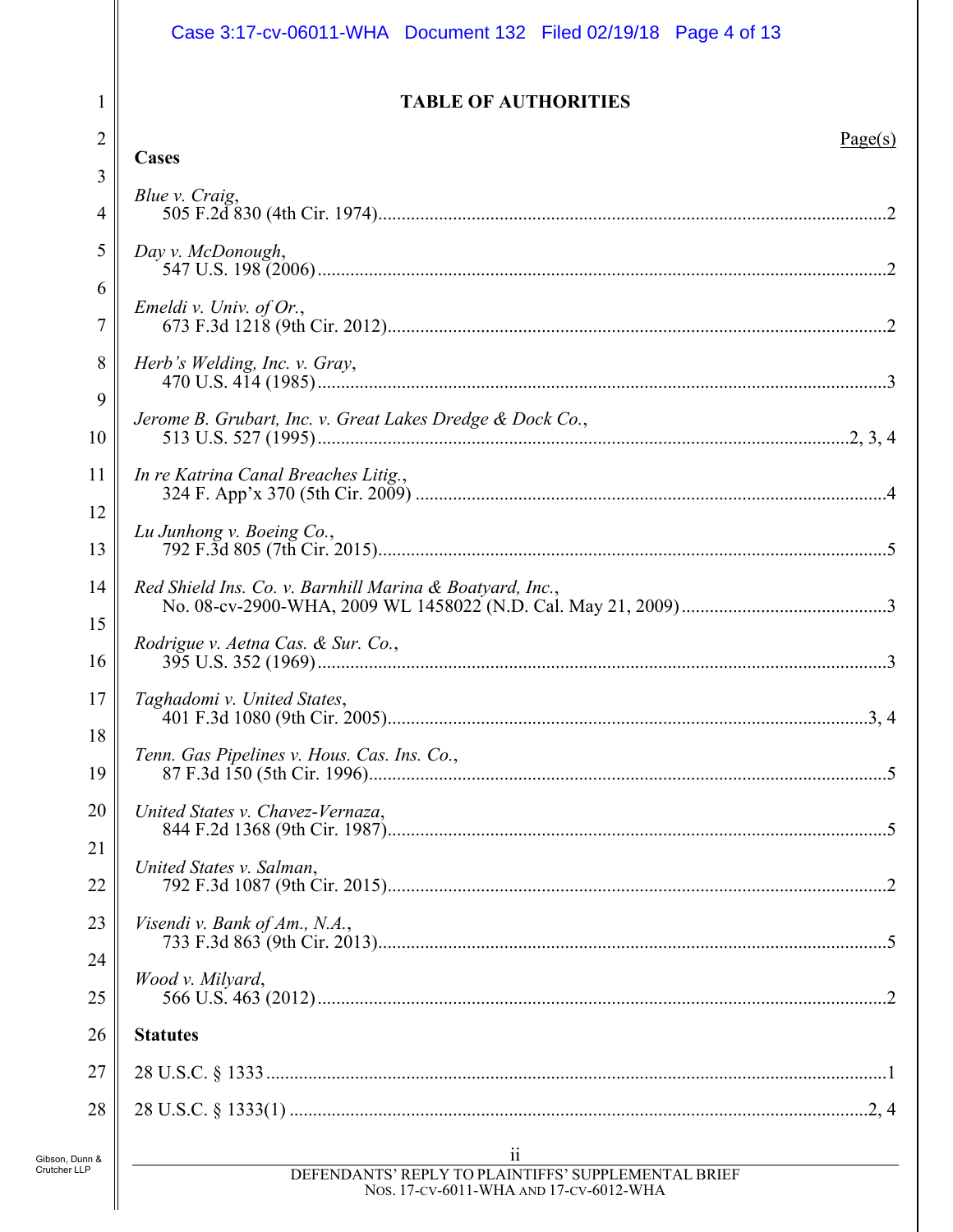# Case 3:17-cv-06011-WHA Document 132 Filed 02/19/18 Page 5 of 13

|                                | Case 3:17-cv-06011-WHA Document 132 Filed 02/19/18 Page 5 of 13                                            |
|--------------------------------|------------------------------------------------------------------------------------------------------------|
| $\mathbf{1}$                   |                                                                                                            |
| $\overline{c}$                 |                                                                                                            |
| $\mathfrak{Z}$                 | Federal Courts Jurisdiction and Venue Clarification Act of 2011, Pub. L. No. 112-63 5                      |
| $\overline{4}$                 |                                                                                                            |
| 5                              |                                                                                                            |
| 6                              |                                                                                                            |
| $\overline{7}$                 |                                                                                                            |
| 8                              |                                                                                                            |
| 9                              |                                                                                                            |
| 10                             |                                                                                                            |
| 11                             |                                                                                                            |
| 12                             |                                                                                                            |
| 13                             |                                                                                                            |
| 14                             |                                                                                                            |
| 15                             |                                                                                                            |
| 16                             |                                                                                                            |
| 17                             |                                                                                                            |
| 18                             |                                                                                                            |
| 19                             |                                                                                                            |
| 20                             |                                                                                                            |
| 21                             |                                                                                                            |
| 22                             |                                                                                                            |
| 23                             |                                                                                                            |
| 24                             |                                                                                                            |
| 25                             |                                                                                                            |
| 26                             |                                                                                                            |
| 27                             |                                                                                                            |
| 28                             |                                                                                                            |
| Gibson, Dunn &<br>Crutcher LLP | $\rm iii$<br>DEFENDANTS' REPLY TO PLAINTIFFS' SUPPLEMENTAL BRIEF<br>Nos. 17-cv-6011-WHA AND 17-cv-6012-WHA |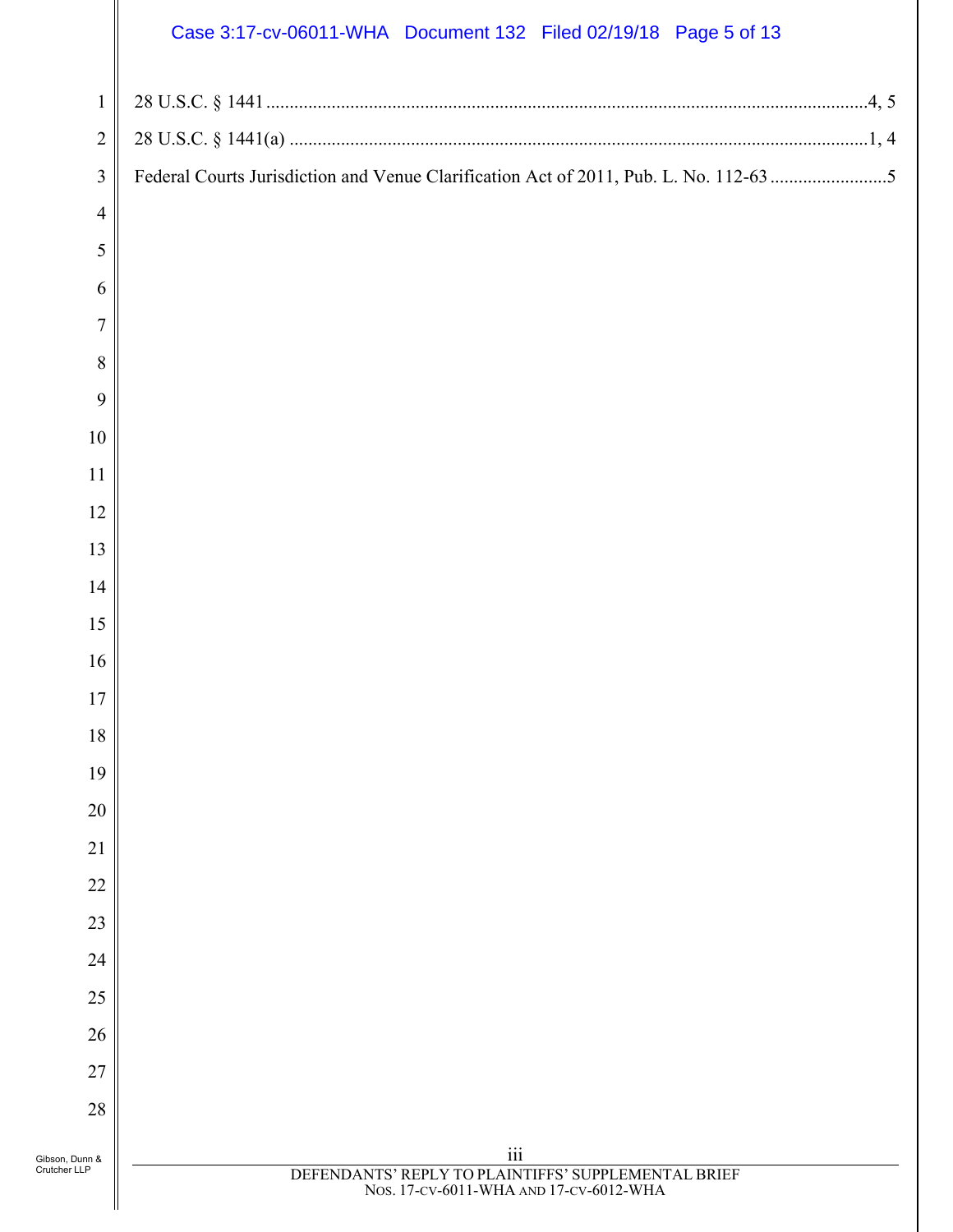## **DEFENDANTS' REPLY TO PLAINTIFFS' SUPPLEMENTAL BRIEF**

As explained in Defendants' Supplemental Brief, there are numerous ways in which the close connection between Plaintiffs' claims and the navigable waters of the United States gives rise to federal jurisdiction: Plaintiffs ask the Court to regulate waters governed by federal common law, to interpret federal laws concerning the management of navigable waters, to second-guess decisions made by federal entities with exclusive jurisdiction over such waters, and to act in an area subject to federal admiralty jurisdiction. *See* ECF No. 129. Yet Plaintiffs address only the last of these issues, arguing that there is no admiralty jurisdiction here because this case has no connection to maritime activities and because a clause "saving to suitors . . . all other remedies" in fact ensures a state *forum*. These arguments should be rejected. Federal district courts have original jurisdiction over cases, like this one, that involve alleged torts on navigable waters, 28 U.S.C. § 1333, and Defendants may remove any case "of which the district courts of the United States have original jurisdiction," *id.* § 1441(a).

# 13

1

2

3

4

5

6

7

8

9

10

11

12

14

15

16

17

18

19

20

21

22

24

25

26

27

28

#### **A. The Court Need Not Address Plaintiffs' Admiralty Jurisdiction Arguments Because There Are Numerous Other Grounds for Finding Jurisdiction.**

In light of the numerous other, independent grounds for federal jurisdiction, the Court need not reach Plaintiffs' arguments. For example, Plaintiffs' claims arise under federal common law because they allege pollution to air and water on an inherently global level that requires federal standards and, in addition, they raise disputed and substantial federal issues inasmuch as they collaterally attack federal decisions concerning foreign policy, national and international commerce, and more. The close connection between Plaintiffs' claims and the navigable waters of the United States also provides a basis for federal jurisdiction because the Army Corps of Engineers has taken, and is continuing to take, measures to mitigate the impact of climate change along the California coast, and has exclusive jurisdiction over whether Plaintiffs' proposed abatement measures are available.

23

## **B. The Court May Consider All Arguments Raised in Plaintiffs' Supplemental Briefing.**

Although this Court ordered the parties to "address[] the 'navigable waters of the United States' as that concept relates to the removal jurisdiction issue in this case," ECF No. 127 at 1, Plaintiffs insist that this Court has no authority to consider that issue because the "Notice of Removal cannot be amended to add a separate basis for removal jurisdiction after the thirty day period" for filing a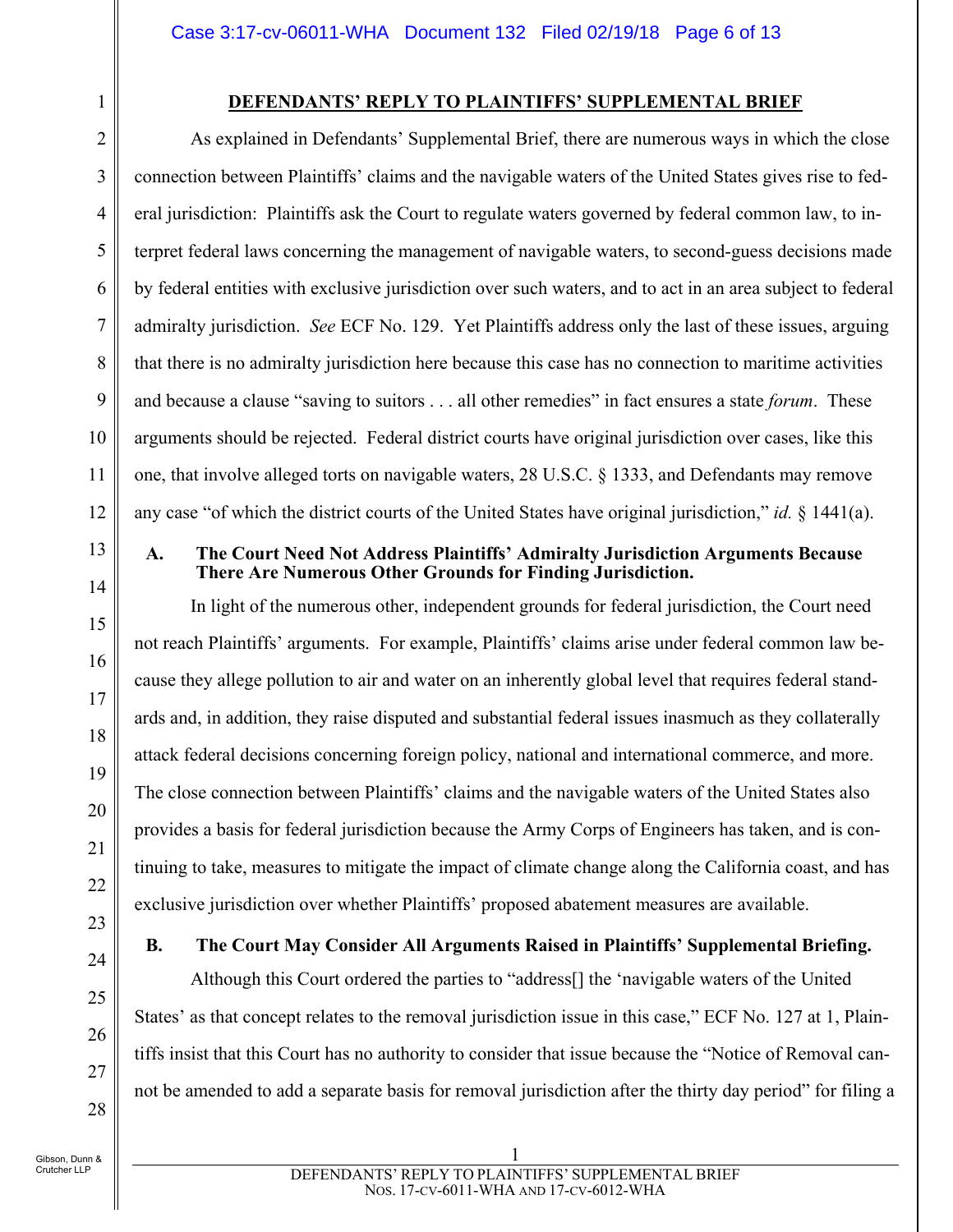## Case 3:17-cv-06011-WHA Document 132 Filed 02/19/18 Page 7 of 13

notice of removal has elapsed, ECF No. 130 at 8–9. But Defendants have *not* sought to amend their Notice of Removal. Rather, the Court has exercised its independent duty to satisfy itself of its jurisdiction, and it may do so on any basis supported by the record. *See Blue v. Craig*, 505 F.2d 830, 844 (4th Cir. 1974) ("Even where a complainant has incorrectly planted his case on one federal right, he is still entitled to maintain his action if jurisdiction can be sustained on any other ground appearing in the record."); *see also Emeldi v. Univ. of Or.*, 673 F.3d 1218, 1230 (9th Cir. 2012) ("The propriety of removal is determined solely on the basis of the pleadings filed in state court."). Plaintiffs' cases to the contrary did not involve an order for supplemental briefing, and stand only for the proposition that a court is not *required* to consider new jurisdictional grounds. *See* ECF No. 130 at 8–9.

10 11 12 13 14 15 16 17 It is especially appropriate for the Court to exercise its discretion to consider alternative bases for jurisdiction here because doing so would "foster[] respectful, harmonious relations between the state and federal judiciaries." *Wood v. Milyard*, 566 U.S. 463, 471 (2012) (observing that a court may raise an exhaustion defense in habeas proceedings even where the argument was not raised by the State). So long as the parties have "fair notice and an opportunity to present their positions," this is a proper basis for decision. *Day v. McDonough*, 547 U.S. 198, 210 (2006); *see also United States v. Salman*, 792 F.3d 1087, 1090 (9th Cir. 2015) (reaching an issue not raised in principal brief because "both parties . . . had a full opportunity to brief th[e] issue" in supplemental briefing).

18

19

20

21

22

1

2

3

4

5

6

7

8

9

# **C. This Case Falls Within the Court's Admiralty Jurisdiction.**

Federal courts have jurisdiction over "[a]ny civil case of admiralty or maritime jurisdiction." 28 U.S.C. § 1333(1). "[A] party seeking to invoke federal admiralty jurisdiction . . . must satisfy conditions both of location and of connection with maritime activity." *Jerome B. Grubart, Inc. v. Great Lakes Dredge & Dock Co.*, 513 U.S. 527, 534 (1995).

23 24 25 *The Location Test.* The location tests asks "whether the tort occurred on navigable water or whether injury suffered on land was caused by a vessel on navigable water." *Id.* Here, both of these independent grounds are satisfied.

26 27 28 First, Plaintiffs allege a tort "that occurred on navigable water." *Id.* Plaintiffs contend otherwise, asserting that "the People allege injuries on lands threatened by extraordinary flooding and sea level rise." ECF No. 130 at 2. But this is only half true. In fact, Plaintiffs expressly allege injuries to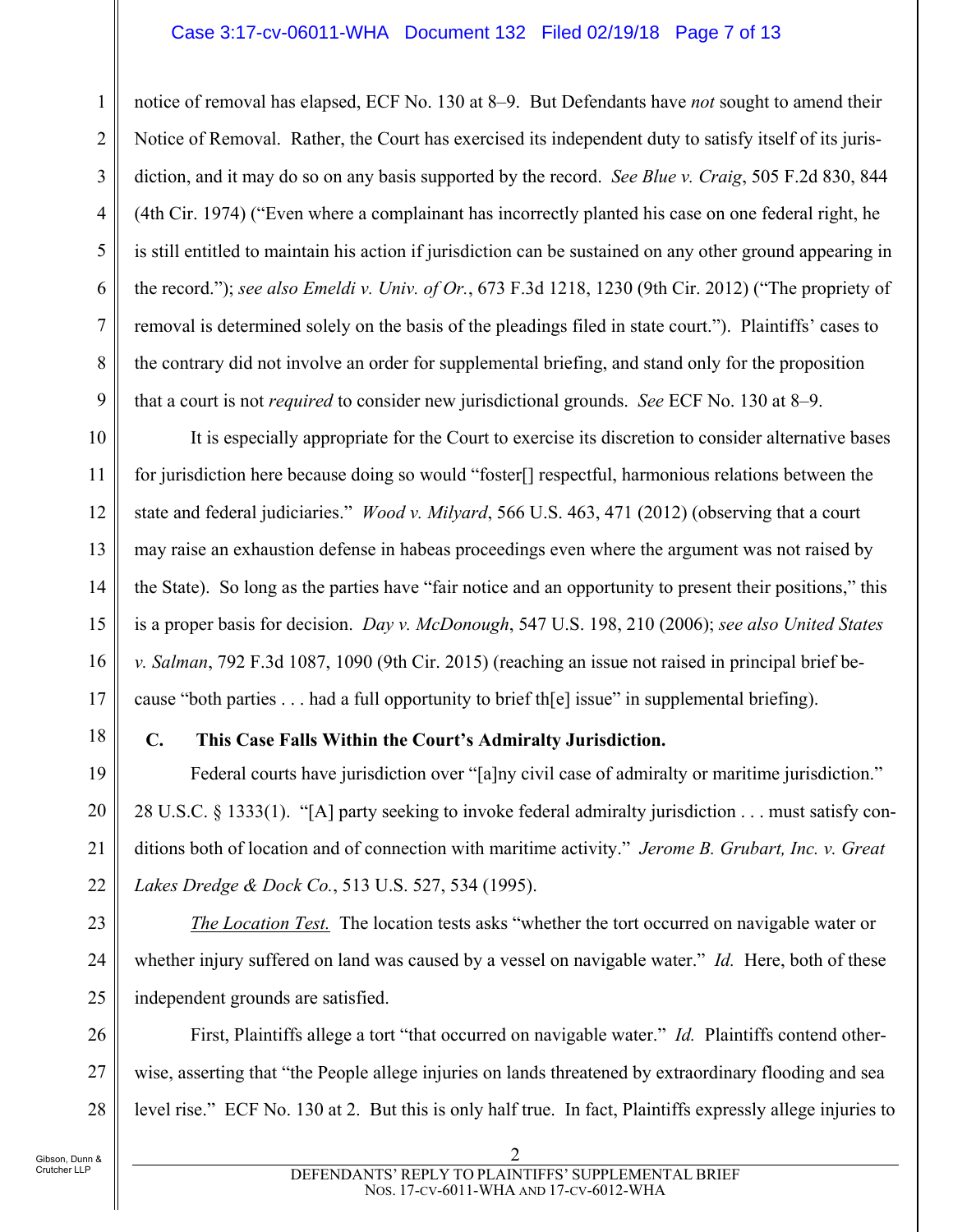## Case 3:17-cv-06011-WHA Document 132 Filed 02/19/18 Page 8 of 13

the Ports of Oakland and San Francisco. *See* Oak. Compl. ¶ 9 ("[P]rojected sea level rise in Oakland . . . could 'substantially impact costal areas' including . . . the Port [of Oakland]."); S.F. Compl. ¶ 90 ("San Francisco faces other ongoing and likely injuries as a result of sea level rise, including threats to Port infrastructure and operations . . . ."). These Ports fall within the Court's admiralty jurisdiction. *See Red Shield Ins. Co. v. Barnhill Marina & Boatyard, Inc.*, No. 08-cv-2900-WHA, 2009 WL 1458022, at \*1 (N.D. Cal. May 21, 2009) ("The marina is located on the navigable waters of San Francisco Bay so this action falls under our admiralty jurisdiction and maritime law applies.").

Second, Plaintiffs' claims involve "injury suffered on land . . . caused by a vessel on navigable water." *Grubart*, 513 U.S. at 534. Plaintiffs assert that "drilling platforms are not vessels," ECF No. 130 at 2, but the case they cite involved "artificial island drilling rigs," *Rodrigue v. Aetna Cas. & Sur. Co.*, 395 U.S. 352, 352 (1969). Some of Defendants' subsidiaries' activities occur on floating rigs, *see* ECF 89 at 30, and unlike the fixed structures in *Rodrigue*, "[f]loating structures have been treated as vessels by the lower courts." *Herb's Welding, Inc. v. Gray*, 470 U.S. 414, 417 n.2 (1985).

*The Connection Test.* The connection test first asks "whether the incident has a potentially disruptive impact on maritime commerce," and then "whether the general character of the activity giving rise to the incident shows a substantial relationship to traditional maritime activity." *Grubart*, 513 U.S. at 534 (quotation marks omitted). Notably, Plaintiffs do not dispute the disruptive effect of climate change on maritime commerce. *See* ECF No. 130 at 3. Instead, they assert only that Defendants' "activity does not bear a 'substantial relationship to traditional maritime activity'" because it is not "'so closely related to activity traditionally subject to admiralty law that the reasons for applying special admiralty rules would apply in the suit at hand.'" *Id.* (citing *Grubart*, 513 U.S. at 539–40).

The Ninth Circuit has acknowledged that "virtually every activity involving a vessel on navigable waters would be a traditional maritime activity sufficient to invoke maritime jurisdiction." *Taghadomi v. United States*, 401 F.3d 1080, 1087 (9th Cir. 2005). Because Plaintiffs allege that Defendants' extraction and sale of fossil fuels has caused sea level rise, and some of that extraction has occurred on vessels on navigable waters, the connection test is satisfied here under black-letter law.

Plaintiffs advance two counter-arguments. First, they characterize their claims as concerning

1

2

3

4

5

6

7

8

9

10

11

12

13

14

15

16

17

18

19

20

21

22

23

24

25

26

27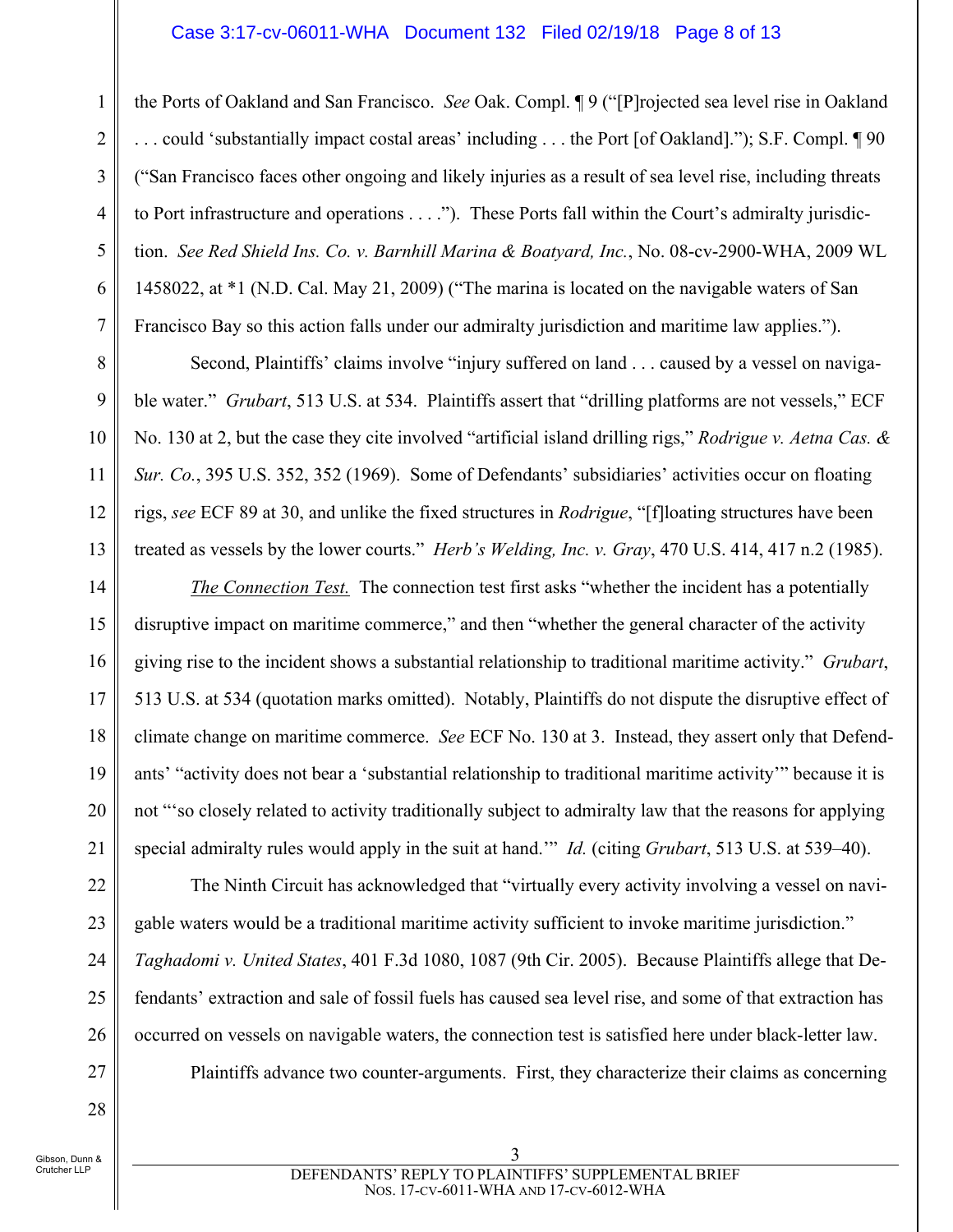#### Case 3:17-cv-06011-WHA Document 132 Filed 02/19/18 Page 9 of 13

1 2 3 4 5 6 7 8 9 10 11 12 the "promotion and production of fossil fuels," which they contend "bear[s] no relationship . . . to traditional maritime activities." ECF No. 130 at 3. But an alleged tortfeasor's activity can always "be described at a sufficiently high level of generality to eliminate any hint of maritime jurisdiction." *Grubart*, 513 U.S. at 541–42. For that reason, courts have clarified that "[t] he activity at issue . . . is not merely the event immediately surrounding the injury; it is the behavior of any 'putative tortfeasor[]' . . . that is an 'arguably proximate cause[]' of the injury." *Taghadomi*, 401 F.3d at 1087. Here, Plaintiffs have sought to allege that Defendants' worldwide conduct, including extraction of fossil fuels by vessels on navigable waters, is an "arguably proximate cause" of their alleged injury. And Plaintiffs' contention that this activity lacks an adequate connection to maritime activity because fossil fuel extraction "is an activity that can and does occur everywhere, on land as well as water" does not withstand scrutiny. ECF No. 130 at 3–4. After all, an accident involving a cargo ship does not escape admiralty jurisdiction simply because commercial goods are *also* shipped on land and by air.

13 14 15 16 17 18 19 20 21 Second, Plaintiffs contend that any maritime activity "is not a proximate cause of the People's injuries" because "Defendants' overall fossil fuel production occurs predominantly *outside* navigable waters." ECF No. 130 at 4. Of course, *none* of Defendants' conduct is a proximate cause of climate change, but that is a merits question. "Normal practice permits a party to establish jurisdiction at the outset of a case by means of a nonfrivolous assertion of jurisdictional elements," *Grubart*, 513 U.S. at 537, and here Plaintiffs have sought to assert that Defendants' subsidiaries' conduct—including extraction of fossil fuels—proximately caused their injuries. *Cf. In re Katrina Canal Breaches Litig.*, 324 F. App'x 370 (5th Cir. 2009) (no admiralty jurisdiction where, unlike here, a project implicated "only local, land-based interests" such that any admiralty connection was "wholly fortuitous").

22

23

24

25

26

27

28

# **D. The "Saving to Suitors" Clause Does Not Preclude Federal Jurisdiction.**

"[A]ny civil action brought in a State court of which the district courts of the United States have original jurisdiction, may be removed[.]" 28 U.S.C. § 1441(a). And "district courts shall have original jurisdiction  $\dots$  of (1) [a]ny civil case of admiralty or maritime jurisdiction, saving to suitors in all cases all other remedies to which they are otherwise entitled." *Id.* § 1333. Because this case falls within the Court's admiralty jurisdiction, it is removable. The inquiry need not proceed further: "In construing the provisions of a statute, our inquiry begins with the statutory text, and ends there as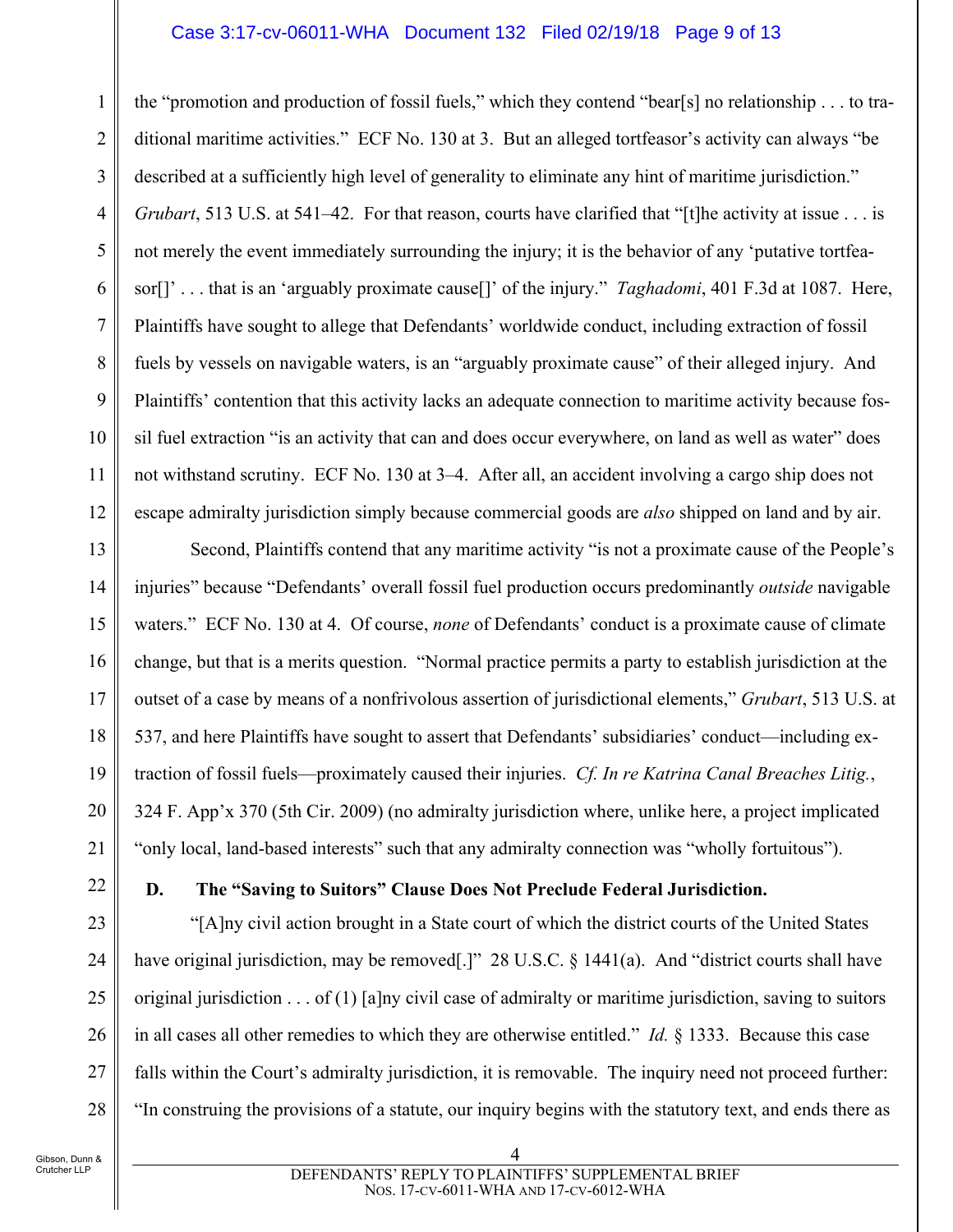well if the text is unambiguous." *Visendi v. Bank of Am., N.A.*, 733 F.3d 863, 868 (9th Cir. 2013).

Plaintiffs disagree, noting that "even if these cases arose in admiralty, there would be no exclusive federal jurisdiction" because their claims are *in personam* rather than *in rem*. ECF No. 130 at 5. This is irrelevant. Defendants do not assert that the Court has *exclusive* jurisdiction over this action—only that it has *original* jurisdiction. That is all that the plain language of § 1441 requires.

To be sure, § 1441 was once more restrictive, requiring complete diversity for removal of *in personam* admiralty claims. But Congress rescinded this requirement in the Federal Courts Jurisdiction and Venue Clarification Act of 2011 ("VCA"), Pub. L. No. 112-63. As the Seventh Circuit has held, "[t]his amendment limits the ban on removal by a home-state defendant to suits under the diversity jurisdiction." *Lu Junhong v. Boeing Co.*, 792 F.3d 805, 817 (7th Cir. 2015).

Plaintiffs argue that, notwithstanding the removal statute, "the 'saving to suitors' language in section 1331(1) *forbids* removal of all *in personam* admiralty and maritime claims, except when there is some other basis for jurisdiction." ECF No. 130 at 5 (emphasis added). But that clause only saves *remedies*—it says nothing about *jurisdiction*, as the Fifth Circuit has emphasized: "The 'saving to suitors' clause does no more than preserve the right of maritime suitors to pursue nonmaritime *remedies*. It does not guarantee them a nonfederal *forum*[.]" *Tenn. Gas Pipelines v. Hous. Cas. Ins. Co.*, 87 F.3d 150, 153 (5th Cir. 1996). And while *Lu Junhong* acknowledged that "[p]erhaps it would be possible to argue that the saving-to-suitors clause itself forbids removal," it "d[id] not think that it is the sort of contention about subject-matter jurisdiction that a federal court must resolve even if the parties disregard it," and therefore concluded that it had jurisdiction. 792 F.3d at 818.

21 22 23 24 Although Plaintiffs cite numerous district court cases to support their position—many predating the VCA—they never attempt to justify the circuit split they ask the Court to create. "[A]bsent a strong reason to do so, [the Court] will not create a direct conflict with other circuits." *United States v. Chavez-Vernaza*, 844 F.2d 1368, 1374 (9th Cir. 1987). There is no "strong reason" here.

## **CONCLUSION**

For these reasons and those enumerated in Defendants' Notice of Removal, Opposition Brief, and Supplemental Brief, Plaintiffs' motion to remand should be denied.

Gibson, Dunn & Crutcher LLP

1

2

3

4

5

6

7

8

9

10

11

12

13

14

15

16

17

18

19

20

25

26

27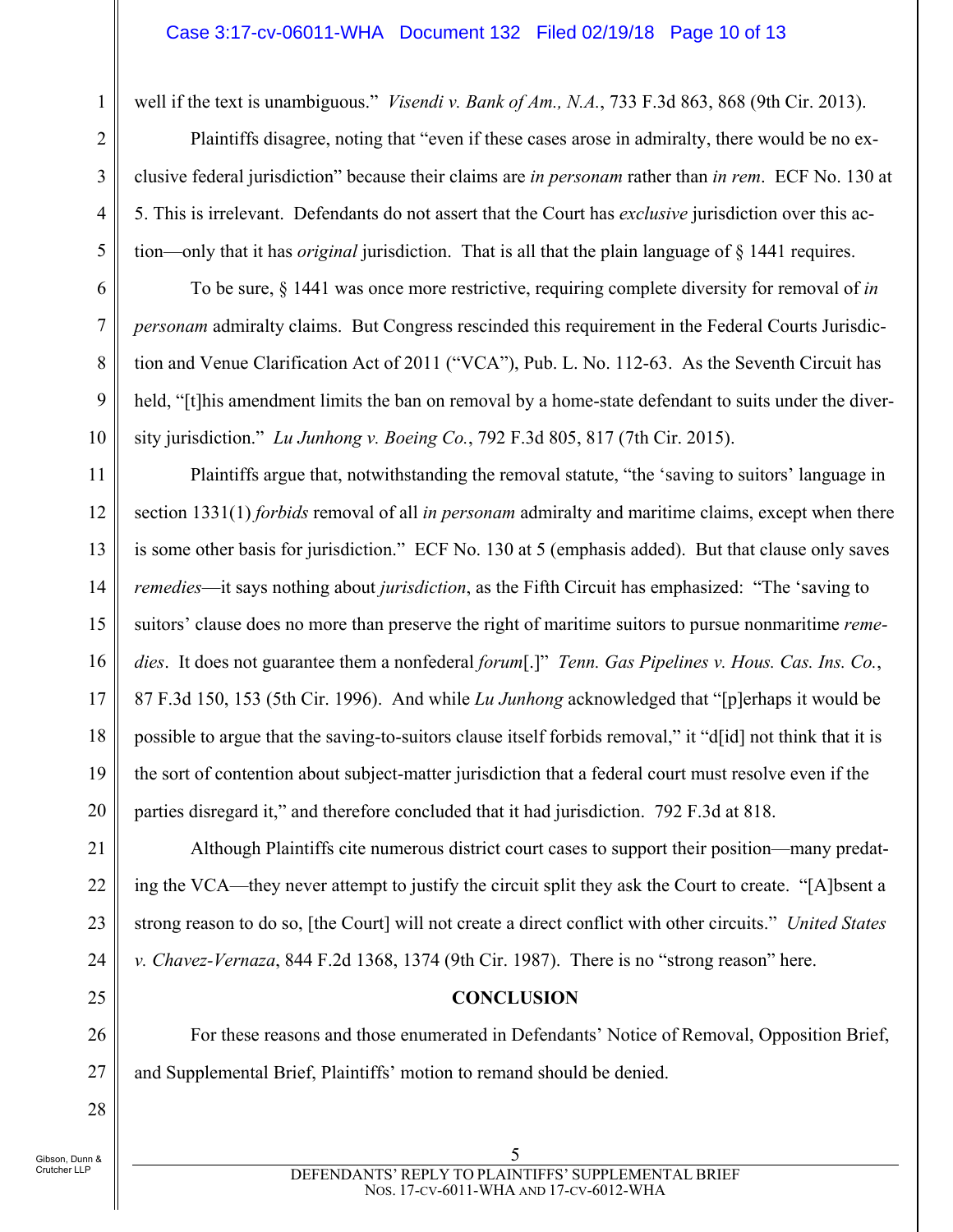|                                                                                                                                                                                       | Case 3:17-cv-06011-WHA  Document 132  Filed 02/19/18  Page 11  of 13                                                                                                                                                                                                                                                                                                                                                                                                                                                                                                                                                                                                                                                                                                                                                                                                                                                                                |                                                                                                                                                                                                                                                                                                                                                                                                                                                                                                                                                                                                                                                                                                                                                                                                                                                                                                                                                                                                                                                                                                                                                                                                                                                                                                                     |
|---------------------------------------------------------------------------------------------------------------------------------------------------------------------------------------|-----------------------------------------------------------------------------------------------------------------------------------------------------------------------------------------------------------------------------------------------------------------------------------------------------------------------------------------------------------------------------------------------------------------------------------------------------------------------------------------------------------------------------------------------------------------------------------------------------------------------------------------------------------------------------------------------------------------------------------------------------------------------------------------------------------------------------------------------------------------------------------------------------------------------------------------------------|---------------------------------------------------------------------------------------------------------------------------------------------------------------------------------------------------------------------------------------------------------------------------------------------------------------------------------------------------------------------------------------------------------------------------------------------------------------------------------------------------------------------------------------------------------------------------------------------------------------------------------------------------------------------------------------------------------------------------------------------------------------------------------------------------------------------------------------------------------------------------------------------------------------------------------------------------------------------------------------------------------------------------------------------------------------------------------------------------------------------------------------------------------------------------------------------------------------------------------------------------------------------------------------------------------------------|
| 1                                                                                                                                                                                     | February 19, 2018                                                                                                                                                                                                                                                                                                                                                                                                                                                                                                                                                                                                                                                                                                                                                                                                                                                                                                                                   | Respectfully submitted,                                                                                                                                                                                                                                                                                                                                                                                                                                                                                                                                                                                                                                                                                                                                                                                                                                                                                                                                                                                                                                                                                                                                                                                                                                                                                             |
| $\overline{2}$                                                                                                                                                                        | By: **/s/ Jonathan W. Hughes                                                                                                                                                                                                                                                                                                                                                                                                                                                                                                                                                                                                                                                                                                                                                                                                                                                                                                                        | By: /s/ Theodore J. Boutrous                                                                                                                                                                                                                                                                                                                                                                                                                                                                                                                                                                                                                                                                                                                                                                                                                                                                                                                                                                                                                                                                                                                                                                                                                                                                                        |
| $\mathfrak{Z}$<br>4<br>5<br>6<br>$\boldsymbol{7}$<br>$8\,$<br>9<br>10<br>11<br>12<br>13<br>14<br>15<br>16<br>$17\,$<br>18<br>19<br>20<br>21<br>22<br>23<br>24<br>25<br>26<br>27<br>28 | Jonathan W. Hughes (SBN 186829)<br>ARNOLD & PORTER KAYE SCHOLER<br><b>LLP</b><br>Three Embarcadero Center, 10th Floor<br>San Francisco, California 94111-4024<br>Telephone: (415) 471-3100<br>Facsimile: (415) 471-3400<br>E-mail: jonathan.hughes@apks.com<br>Matthew T. Heartney (SBN 123516)<br>John D. Lombardo (SBN 187142)<br>ARNOLD & PORTER KAYE SCHOLER<br><b>LLP</b><br>777 South Figueroa Street, 44th Floor<br>Los Angeles, California 90017-5844<br>Telephone: (213) 243-4000<br>Facsimile: (213) 243-4199<br>E-mail: matthew.heartney@apks.com<br>E-mail: john.lombardo@apks.com<br>Philip H. Curtis (pro hac vice)<br>Nancy Milburn (pro hac vice)<br>ARNOLD & PORTER KAYE SCHOLER<br><b>LLP</b><br>250 West 55th Street<br>New York, NY 10019-9710<br>Telephone: (212) 836-8383<br>Facsimile: (212) 715-1399<br>E-mail: philip.curtis@apks.com<br>E-mail: nancy.milburn@apks.com<br><b>Attorneys for Defendant</b><br>$BP$ $P.L.C.$ | Theodore J. Boutrous, Jr. (SBN 132099)<br>Andrea E. Neuman (SBN 149733)<br>William E. Thomson (SBN 187912)<br>Ethan D. Dettmer (SBN 196046)<br>Joshua S. Lipshutz (SBN 242557)<br>GIBSON, DUNN & CRUTCHER LLP<br>333 South Grand Avenue<br>Los Angeles, CA 90071<br>Telephone: (213) 229-7000<br>Facsimile: (213) 229-7520<br>E-mail: tboutrous@gibsondunn.com<br>E-mail: aneuman@gibsondunn.com<br>E-mail: wthomson@gibsondunn.com<br>E-mail: edettmer@gibsondunn.com<br>E-mail: $jlipshutz@gibsondunn.com$<br>Herbert J. Stern ( <i>pro hac vice</i> )<br>Joel M. Silverstein (pro hac vice)<br>STERN & KILCULLEN, LLC<br>325 Columbia Turnpike, Suite 110<br>Florham Park, NJ 07932-0992<br>Telephone: (973) 535-1900<br>Facsimile: (973) 535-9664<br>E-mail: hstern@sgklaw.com<br>E-mail: jsilverstein@sgklaw.com<br>Neal S. Manne (SBN 94101)<br>Johnny W. Carter (pro hac vice)<br>Erica Harris (pro hac vice)<br>Steven Shepard (pro hac vice)<br><b>SUSMAN GODFREY LLP</b><br>1000 Louisiana, Suite 5100<br>Houston, TX 77002<br>Telephone: (713) 651-9366<br>Facsimile: (713) 654-6666<br>E-mail: nmanne@susmangodfrey.com<br>E-mail: jcarter@susmangodfrey.com<br>E-mail: eharris@susmangodfrey.com<br>E-mail: sshepard@susmangodfrey.com<br><b>Attorneys for Defendant</b><br><b>CHEVRON CORPORATION</b> |
| Gibson, Dunn &<br>Crutcher LLP                                                                                                                                                        | <b>DEEEMDAMTS' DEBI V TO BI</b>                                                                                                                                                                                                                                                                                                                                                                                                                                                                                                                                                                                                                                                                                                                                                                                                                                                                                                                     | A INITIEEC' CLIDDI EMENITAL DDIEE                                                                                                                                                                                                                                                                                                                                                                                                                                                                                                                                                                                                                                                                                                                                                                                                                                                                                                                                                                                                                                                                                                                                                                                                                                                                                   |

DEFENDANTS' REPLY TO PLAINTIFFS' SUPPLEMENTAL BRIEF NOS. 17-CV-6011-WHA AND 17-CV-6012-WHA

Ш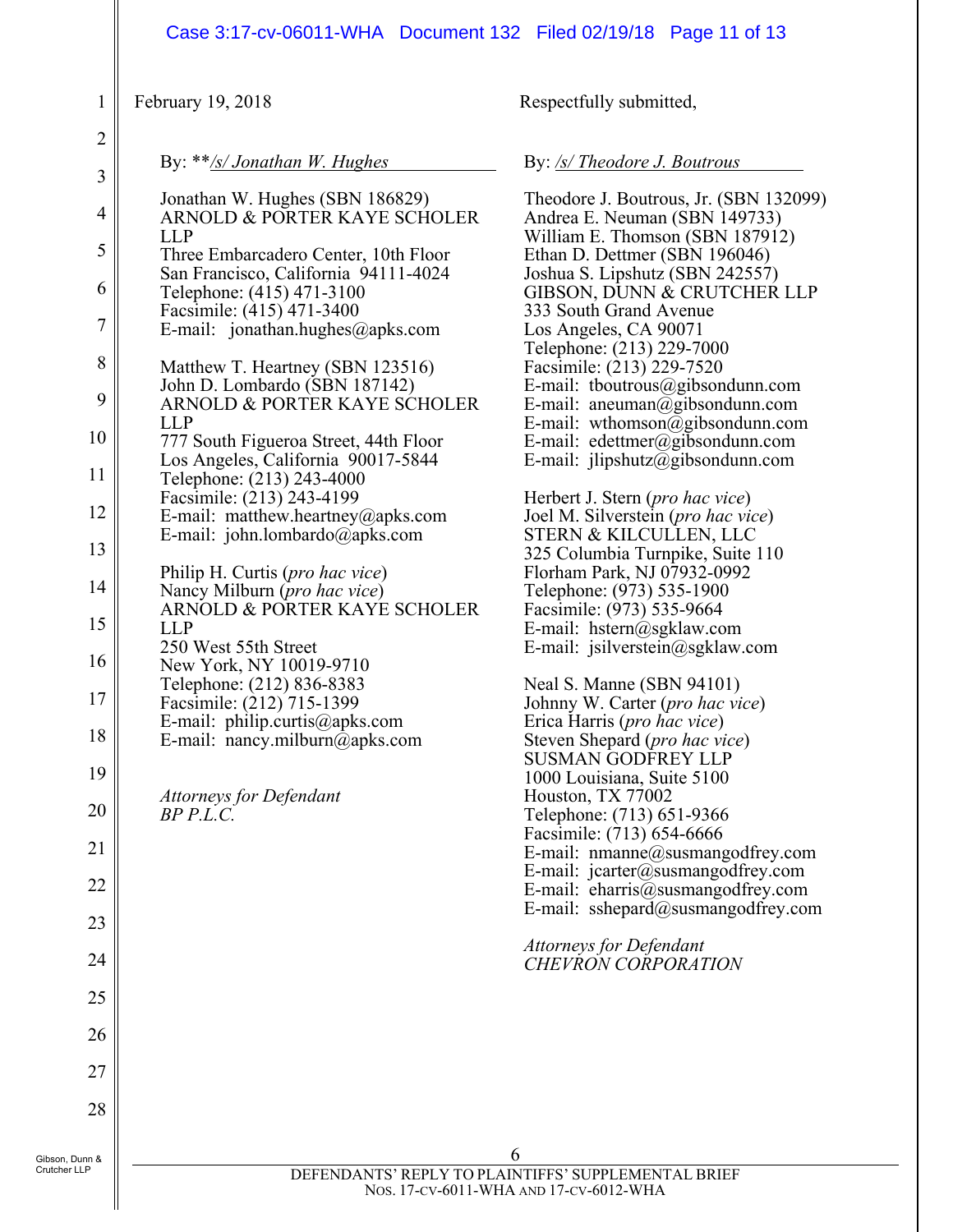# Case 3:17-cv-06011-WHA Document 132 Filed 02/19/18 Page 12 of 13

By: \*\**/s/ Megan R. Nishikawa*

| $\mathbf{1}$    | By: **/s/ Megan R. Nishikawa                                     | By: $**$ /s/ Dawn Sestito                                                               |
|-----------------|------------------------------------------------------------------|-----------------------------------------------------------------------------------------|
| $\overline{2}$  | Megan R. Nishikawa (SBN 271670)<br>KING & SPALDING LLP           | M. Randall Oppenheimer (SBN 77649)                                                      |
| 3               | 101 Second Street, Suite 2300                                    | Dawn Sestito (SBN 214011)<br>O'MELVENY & MYERS LLP                                      |
|                 | San Francisco, California 94105                                  | 400 South Hope Street                                                                   |
| 4               | Telephone: (415) 318-1200                                        | Los Angeles, California 90071-2899                                                      |
| 5               | Facsimile: (415) 318-1300<br>E-mail: mnishikawa@kslaw.com        | Telephone: (213) 430-6000<br>Facsimile: (213) 430-6407                                  |
|                 |                                                                  | E-Mail: roppenheimer@omm.com                                                            |
| 6               | Tracie J. Renfroe (pro hac vice)<br>Carol M. Wood (pro hac vice) | E-Mail: dsestito@omm.com                                                                |
| 7               | KING & SPALDING LLP                                              |                                                                                         |
| 8               | 1100 Louisiana Street, Suite 4000<br>Houston, Texas 77002        | Theodore V. Wells, Jr. (pro hac vice)<br>Daniel J. Toal (pro hac vice)                  |
|                 | Telephone: (713) 751-3200                                        | Jaren E. Janghorbani (pro hac vice)                                                     |
| 9               | Facsimile: (713) 751-3290                                        | PAUL, WEISS, RIFKIND, WHARTON &                                                         |
|                 | E-mail: trenfroe@kslaw.com                                       | <b>GARRISON LLP</b>                                                                     |
| 10              | E-mail: cwood@kslaw.com                                          | 1285 Avenue of the Americas                                                             |
| 11              | Justin A. Torres ( <i>pro hac vice</i> )<br>KING & SPALDING LLP  | New York, New York 10019-6064<br>Telephone: (212) 373-3000<br>Facsimile: (212) 757-3990 |
| 12              | 1700 Pennsylvania Avenue, NW                                     | E-Mail: twells@paulweiss.com                                                            |
|                 | Suite 200                                                        | E-Mail: dtoal@paulweiss.com                                                             |
| 13              | Washington, DC 20006-4707<br>Telephone: (202) 737 0500           | E-Mail: jjanghorbani@paulweiss.com                                                      |
| 14              | Facsimile: (202) 626 3737<br>E-mail: jtorres@kslaw.com           | <b>Attorneys for Defendant</b><br>EXXON MOBIL CORPORATION                               |
| 15              |                                                                  |                                                                                         |
| 16              | <b>Attorneys for Defendant</b><br>CONOCOPHILLIPS COMPANY         |                                                                                         |
| 17              |                                                                  |                                                                                         |
| 18              |                                                                  |                                                                                         |
| 19              |                                                                  |                                                                                         |
| 20              |                                                                  |                                                                                         |
| $\overline{21}$ |                                                                  |                                                                                         |
| $\overline{22}$ |                                                                  |                                                                                         |
| 23              |                                                                  |                                                                                         |
| 24              |                                                                  |                                                                                         |
| 25              |                                                                  |                                                                                         |
| 26              |                                                                  |                                                                                         |
| 27              |                                                                  |                                                                                         |
| 28              |                                                                  |                                                                                         |
| n &             |                                                                  | 7                                                                                       |